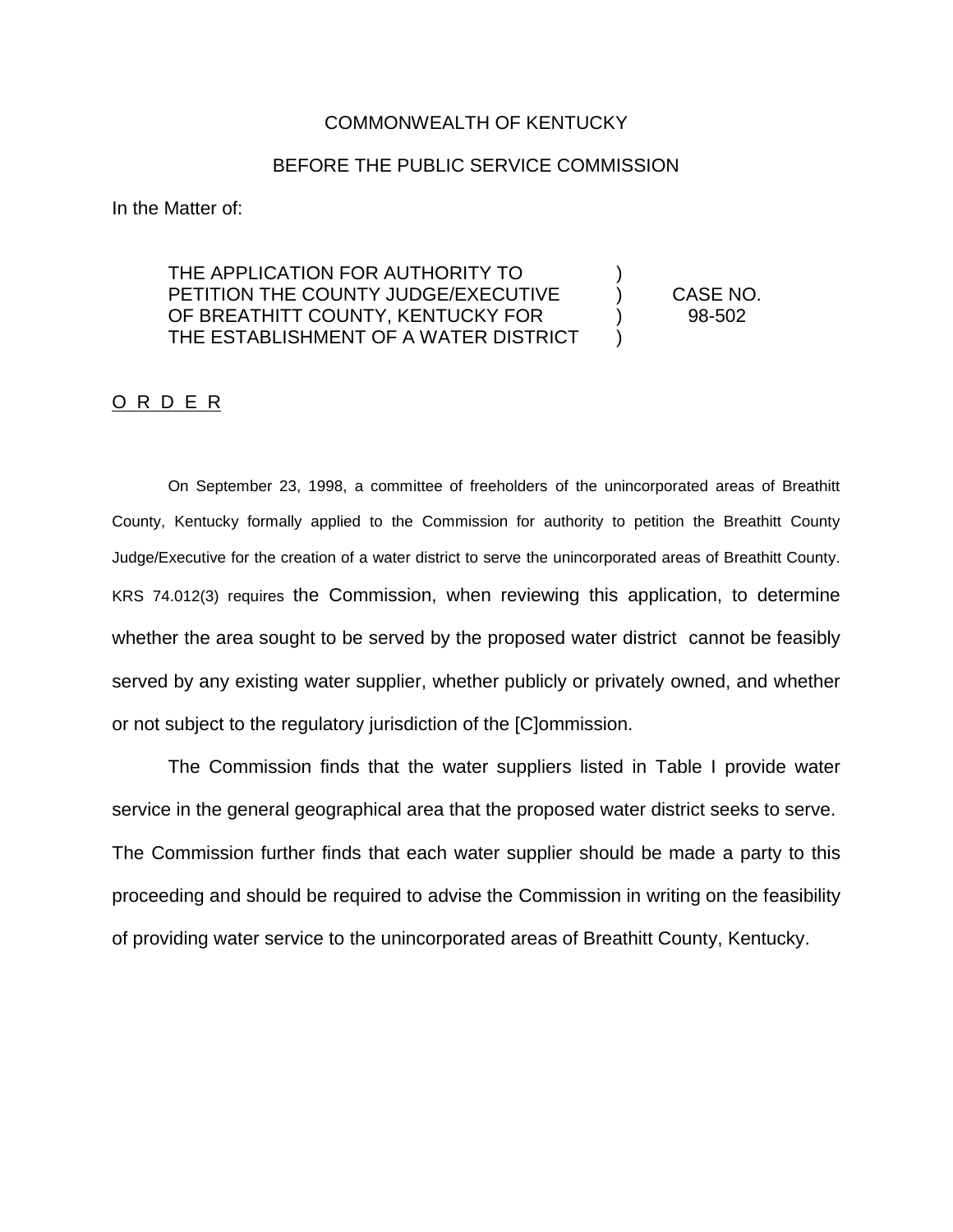#### **Table I**

Beattyville Water Works Booneville Water and Sewer District Campton Water Works Caney Creek Water District Hazard Water Hindman Water and Sewer Department Magoffin County Water District Salyersville Water and Sewer Commission Southside Water Association Vicco Water System

# IT IS THEREFORE ORDERED that:

- 1. The water suppliers listed in Table I are made parties to this proceeding.
- 2. Within 30 days of the date of this Order, each water supplier listed in

Table I shall respond in writing to the following questions:

a. To what unincorporated areas of Breathitt County, Kentucky, if any,

can it feasibly provide water service?

b. If it can feasibly provide water service to any unincorporated area of Breathitt County,

- (1) What is the estimated cost of providing such service?
- (2) What facilities must be constructed to provide such service?
- (3) What sources of funding, if any, are available to finance the

construction of any necessary facilities?

(4) How much time is required to plan, finance, and construct the facilities necessary to provide water service?

(5) At what rate would water service be provided?